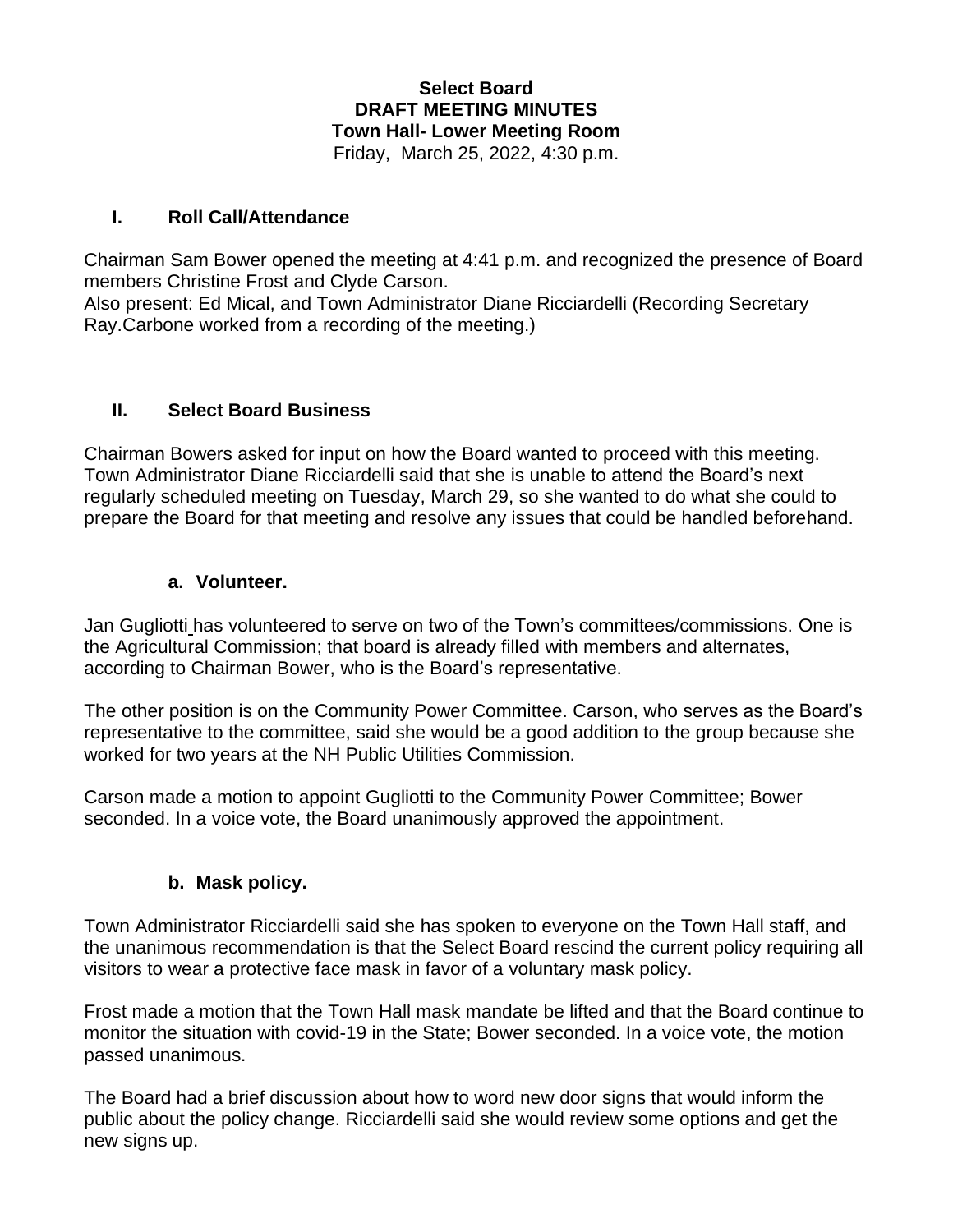### **c. Loan vs. Bond**

Town Administrator Ricciardelli told the Board that she's done some research regarding how the Town could move forward with the \$2,615,000 Construction Project Loan that was approved at the annual Town Meeting earlier this month. She said that she's reached out to the bonding organization and learned that there is some uncertainty about what the borrowing rate would be when it is set in the Fall. One disadvantage of a bond is that the Town could not pay it off early.

Ricciardelli also said she met with a group of approximately 20 other NH town administrators and discussed the idea of bond vs. loan. One administrator suggested that the 3.7% interest rate that Sugar River Bank has proposed for the Warner project was a good deal; others said their towns have done well with bonding.

Carson suggested that the Town reach out to the local Sugar River Bank branch again to see if they could lower its loan rate a little more, to make that option more appealing to the Town. Frost noted that, based on the current information before the Board, the difference between the two options could be as much as \$107,000. But Carson said that there is a chance that the rates could be different when the time comes to sign off on the deal. "That's the gamble," he said.

Frost recommended that the Town move forward with Sugar River Bank but suggested that Ricciardelli check with a few other banks to see if the Town couldn't find a rate lower than the local branch has offered. Bower agreed, noting that if one bank does offer a lower rate, the Town could still go back to Sugar River to see if the local branch could match or beat it; and if the hometown bank gets close – but doesn't exactly match – the requested rate, the Town should go with the local bank.

Frost also noted that going with a bank loan would likely mean that the funds would be available sooner so at least some of the road work may begin this summer.The Board will have to meet again to give a final approval on the course it decides, Carson said.

# **d. Community Action Program (CAP) of Belknap-Merrimack County.**

The Board has been discussing the idea that the regional CAP office, which currently operates a Head Start program in the Warner Community Center (WCC), may leave its space this year. That would allow the Concord Boys and Girls Club to utilize that bottom floor area to institute a childcare center that could help local residents.

Ricciardelli asked the Board if there was any updated information about the prospective change. At previous Board meetings, Christopher Emond, the CEO of Concord Boys and Girls Club, said that one of the biggest challenges to initiating a childcare facility in the Fall would be attracting staff; he suggested that if he had a letter from the Board indicating its intention to move forward with the idea if CAP does not continue its Head Start operation, it would help in the hiring process.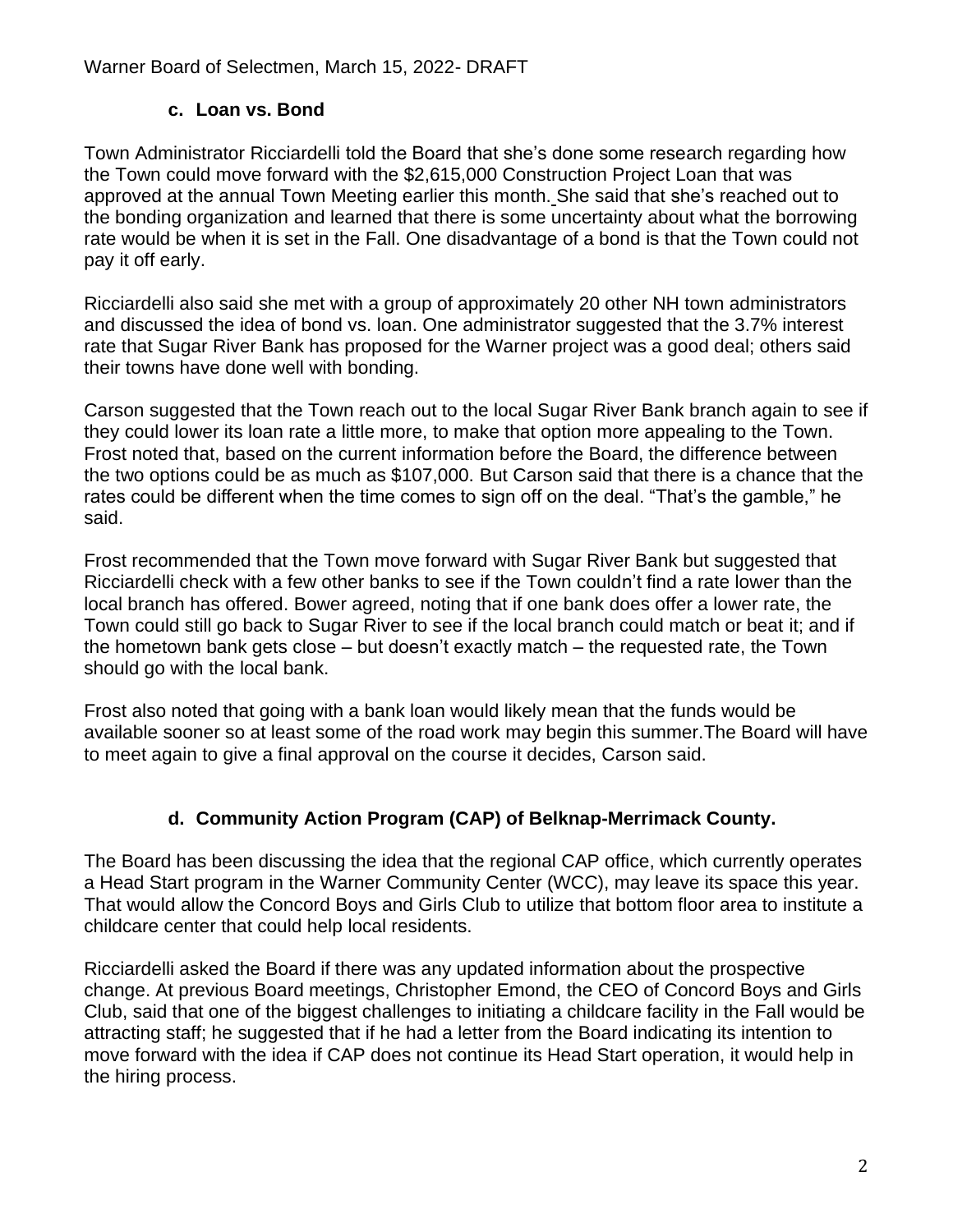Chairman Bower noted that, as the Board's representative on the Economic Development Advisory Committee (EDAC), he attended a recent meeting where EDAC Chairman Charlie Albano asked if the Board would provide the support letter to Emond.

Frost noted that CAP has indicated that it could not provide a firm answer regarding its Head Start plans until May at the earliest. But Carson said that the regional CAP director has "basically said there's nothing to support the CAP (Head Start) program in Warner going forward." (The May timeline is related to the fact that Head Start is a federal program: before CAP terminates it, it has to abide by certain guidelines, Carson said.) Carson therefore suggested that the Board could provide the requested letter to the Boys and Girls Club.

Chairman Bower said that at the EDAC meeting, EDAC Chairman Albano said that he would be willing to help write some grants that could help with reconfiguring some of the bottom floor space in the WCC; previously, Lori Garrett, director of the Warner Connects Food Pantry, had expressed some reservations about locating the childcare facility on the same floor, since the Food Pantry is already cramped. Bower said that with Albano's grant assistance – and if the Town could provide additional outside space for the Food Pantry – Garrett seemed to indicate that having both operations on the same floor could actually be advantageous.

But Frost noted that Garrett has also expressed some serious concerns about young children mixing with the people who utilize the Food Pantry. "I think there's a lot going on there," Frost said, adding that she favors the Town having a more complete plan about the prospective WCC renovation before the Board provides any more money.

Both Bower and Frost said that they like the prospective renovation plan for the WCC that Warner resident Anthony Mento, who is an architectural project manager, provided to the EDAC. Carson said he especially liked the idea of a Community Garden behind the WCC. (Bower said that Agricultural Commission would recommend that the area actually be called a "Feed the Community Gardens", and that it utilizes a program in conjunction with the Kearsarge Area Food Hub that could provide seedlings and educational components.)

Ricciardelli reported that she's recently heard from two of the largest Town employers – Pellettieri Associates, the landscaping design company, and MadgeTech, the high-tech manufacturing business – expressing their enthusiasm for having a childcare facility in place by the Fall that could support their employees.

(Ricciardelli also said that she's still working with Warner Connects on the terms of a lease agreement for the organization. She said the insurance appears to be in order, but she's wondering how the lease may include the Warner Connects Family Closet thrift shop that's been operating in another area of the WCC for some time now.)

Carson said the April 5 Board meeting will be a public forum where CEO Emond of the Concord Boys and Girls Club will talk about his organization's proposed plans. That's when the Board can review and address its previous renovation discussions, as well as the Boys and Girls Club/CAP childcare plans and related issues. If the Board finds the idea acceptable, it could vote to sign Emond's requested letter that night, he added.

Frost noted that one result of adding a childcare facility to the WCC would be a "significant change in the traffic pattern," in front of the building, which is already problematic. But she added that, according to EDAC Chairman Albano, Steve Brown, who owns the residence next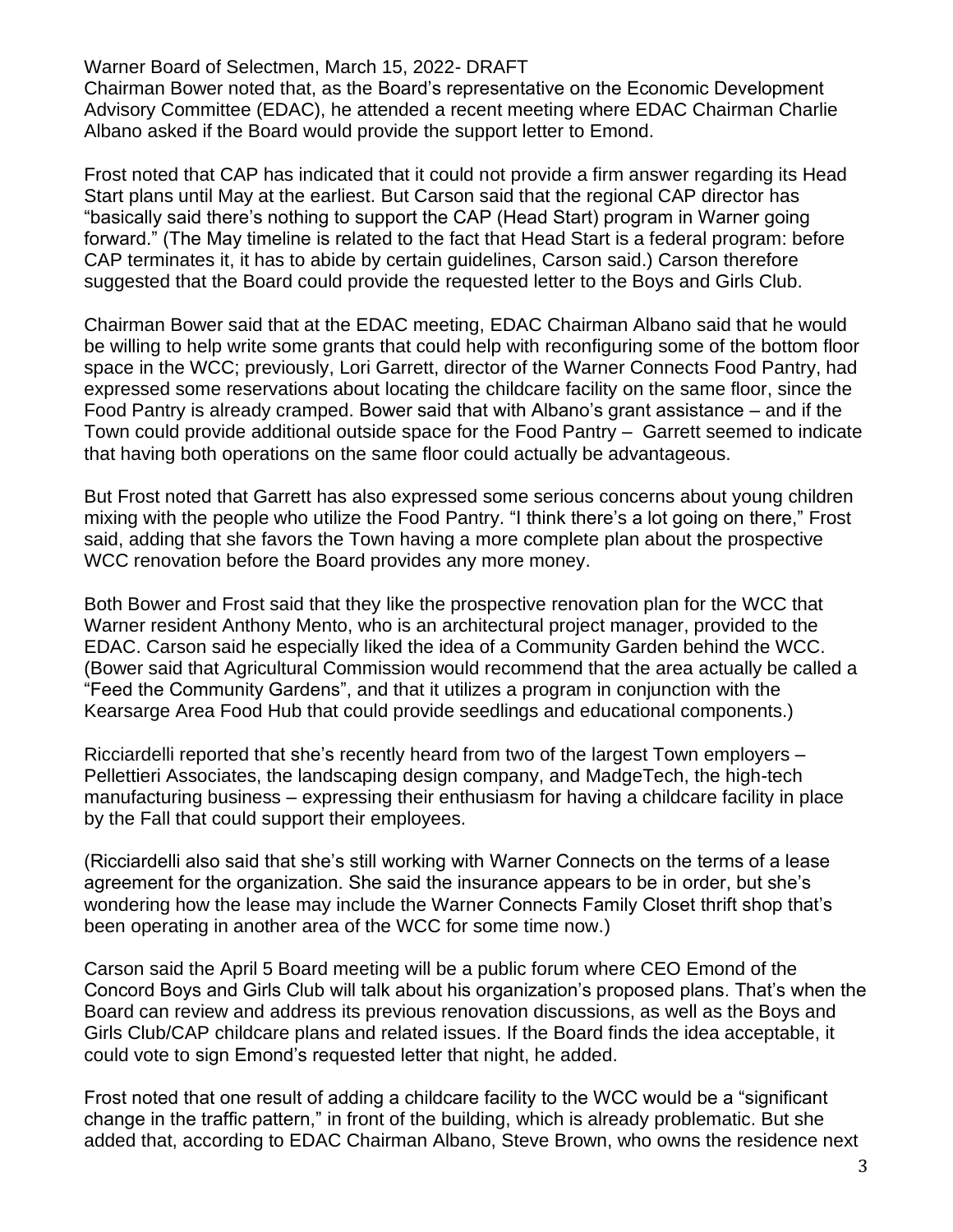to the WCC property, is willing to sell some of his lot to the Town to allow for the creation of a circular driveway in front of the WCC, which would improve traffic safety.

Bower asked the other Board members whether they wanted to review Mento's proposal for the WCC renovation work at its next meeting on Tuesday, March 29; he also questioned how the Town would fund the \$7,000 project.

Carson said that if the Board found that the project makes sense it could "find a way". Bower agreed.

Frost said the proposal seems great, but it is still important to verify that any agreement with Mento is in compliance with the Town's purchasing policy. Ricciardelli distributed copies of the policy to the Board and Frost said that the policy doesn't seem to allow for what the Board is planning to do, i.e., to simply hire Mento for the WCC project. Instead, it calls for the Board to solicit at least two other estimates.

After a brief discussion, Frost volunteered to write up an outline of the renovation plans and have the Town put them out for bids. The whole thing would take less than a week, she said, and it is unlikely that anyone would be able to do the work anywhere as inexpensively as Mento has suggested. Chairman Bower asked Frost to go ahead with her suggestion.

### e. **Next Steps on the Sidewalk**

At the annual Town Meeting, voters rejected a proposal to "establish a Transportation Alternative Program (TAP) Matching Grant capital reserve fund for design engineering in support of Warner's Transportation Alternative Program connecting the downtown village district to the Intervale District, and to raise and appropriate the sum of \$95,111."

Chairman Bower said that, in his communications with some residents, there appears to be some confusion about how the Board views the project. He noted that the Board still has the prerogative to continue to support the effort if it believes it is in the best interest of the Town. That means it could move in the direction of additional outreach in the community to build a higher level of community support. In addition, the Town has \$20,000 in a Capital Reserve Fund earmarked for the project that was approved at the 2020 and 2021 annual Town Meetings and the Board might decide to use some of that money to provide more relevant materials to citizens.

Carson said that the Board was never able to make its formal presentation before the Town Meeting because the discussion was "hijacked" after a floor amendment drastically altered the original warrant article's language. He said that the Town is not going to spend \$1 million of its own money on the sidewalk project, but the TAP grant is a way to fund - "make it happen"- for much less.

The question right now is whether the grant is available for an additional year, which would allow the Board to do more outreach and explain more fully its thinking behind the plan, Bower said. Carson noted those efforts might even include a small committee that can evaluate the proposal.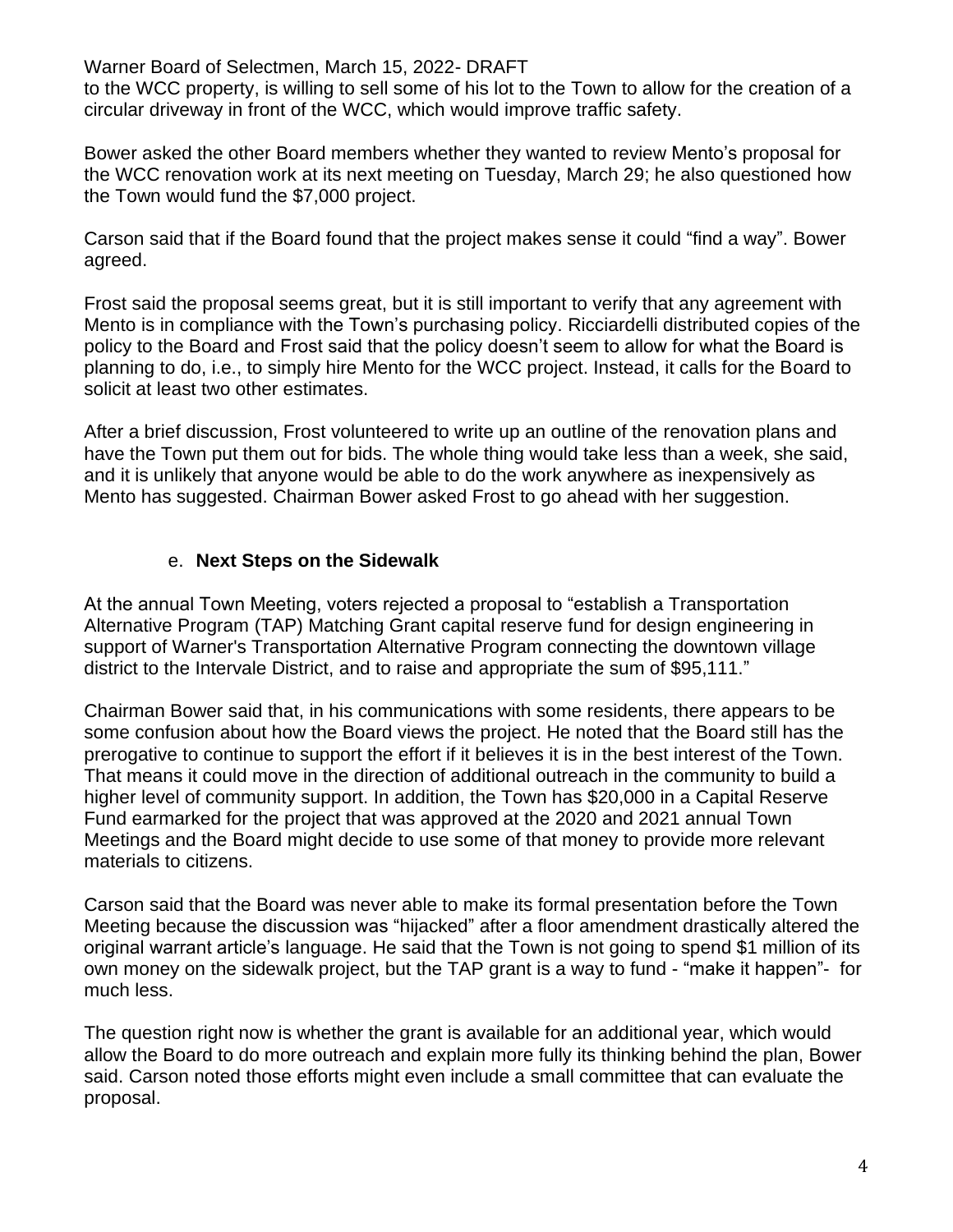Carson also noted that the federal TAP grants, which are administered by the NH Department of Transportation (DOT), are actually approved by the Governor's Council in the Fall. So, the first step is to find out from the DOT if the TAP grant would be available to Warner when Town Meeting rolls around again in March 2023.

Chairman Bower said he liked Carson's idea of having a small committee that would include some of the residents who own property along the proposed route alongside West Route 103. Frost said that she doesn't see how Warner's voters will ever approve the project as long as those property owners have concerns that are not addressed.

Carson said that the only way for the Town to get the full evaluation that residents seem to want is to fund for the full design engineering work, as was proposed in the original warrant article. The key question for the Board right now is whether the members agree that they support finding out if the grant funding is available next year, and, if so, whether they favor working to do a better job of explaining the project's benefits to citizens in the hope that the grant wins approval in 2023, Bower said. The two other Board members agreed.

Chairman Bower recalled that, as Carson stated earlier, Town Meting voters didn't consider the Board's warrant article. Instead, the amendment language was inserted, and even that was only approved by a margin of less than five votes.

Town Administrator Ricciardelli said that it might help if residents know that the TAP money will not impact their property tax bills. In addition, she said she's heard from several residents who were surprised by the defeat of the project at the Town Meeting; she encouraged them to "show up" for the annual meetings in the future.

Chairman Bower asked if the Board could use some or all of the \$20,000 that's currently in the fund on related costs. Frost advised against the idea; Carson said he didn't know if spending those funds would make much difference to the eventual outcome.

Bower also suggested that it might be helpful to have Department of Public Works (DPW) Director Tim Allen and Police Chief Bill Chandler address the project if it does come before the 2023 Town Meeting.

### **f. Other Grants**

Town Administrator Ricciardelli said she's received a message from Sen. Jeanne Shaheen's office encouraging the Town to apply for some other grants right now. She emailed a prospective list of grants to the Board members, noting that the Town applied for several of these last year.

Frost suggested prioritizing some grant applications, including one that would help to fund some of the DPW road projects that residents voted to support at the Town Meeting in the Construction Project Loan warrant article. Frost said she wouldn't be in favor of a listed sidewalk grant, but Carson noted that this is an \$800,000 grant that pays for repairs to brick sidewalks.

Other grant money could be used to advance the Ballard Brook Project on Red Chimney Road and East Joppa Road, Ricciardelli said.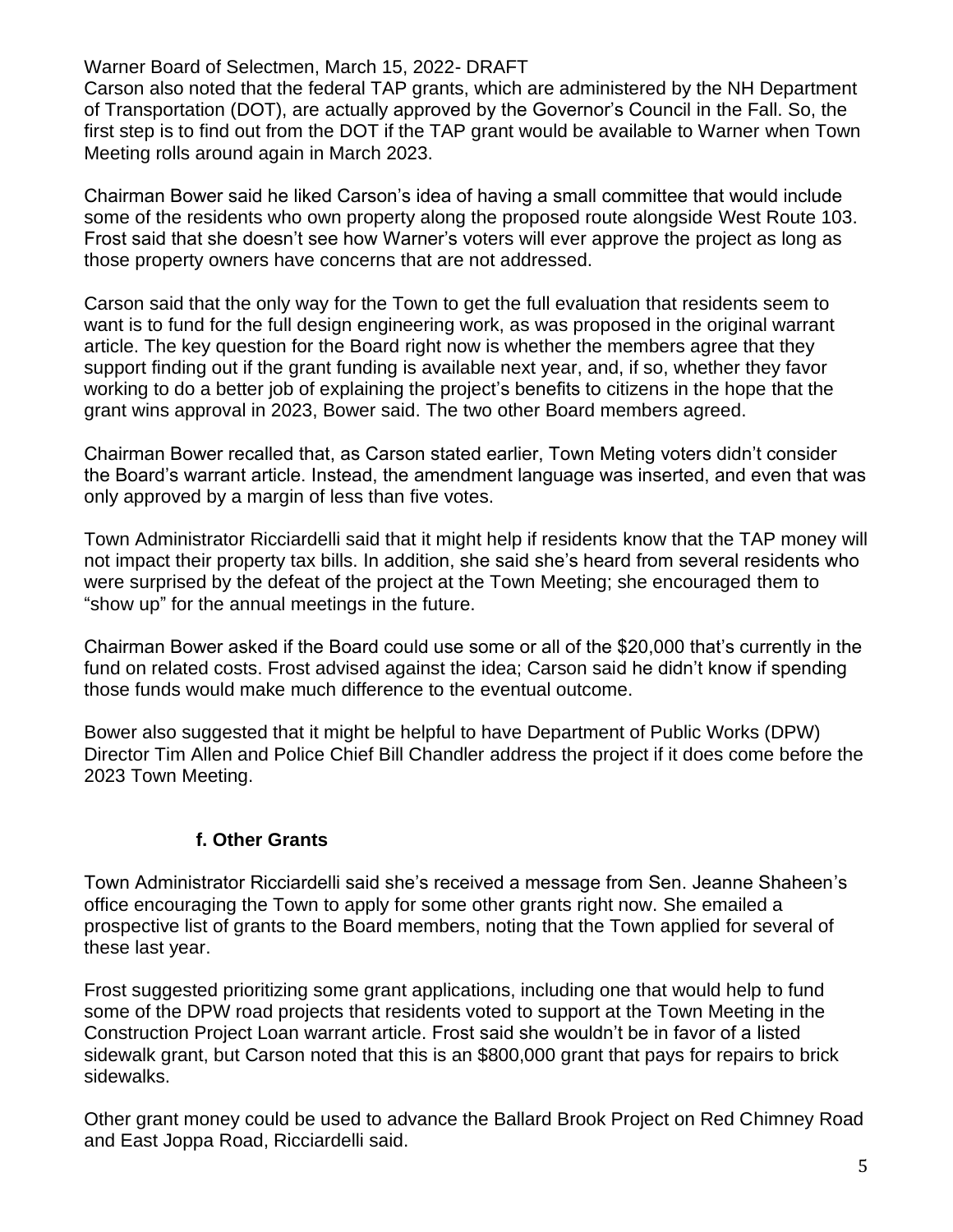Frost was also enthusiastic about a Skate Board project grant; Town Meeting voters just approved spending \$108,445.75 on improvements to the facility.

Finally, there were grants that could help extend or connect various parts of the Concord-Lake Sunapee Rail Trail sections in Town; the Board was particular enthusiastic about one that could link Riverside Park with the area of the trail that currently ends near the Pillsbury Free Library off Depot Street. (Ricciardelli said that, at one time, an estimate of that project included the construction of a covered walking bridge over the Warner River.) The grants that will further those projects that Town residents have already supported should be given priority, the Board agreed.

Ricciardelli said that it's important that the Town submit its grant applications quickly because many have an April 4 application deadline.

After some discussion, the Board asked Ricciardelli to put a priority on submitting six individual grants: one to pay for sidewalk repairs; a pair that will help fund work on the Concord-Lake Sunapee Rail Trail in the areas near both exit 7 and exit 9 (off Interstate 89); one that could pay for a bridge across the Warner River, connecting the village area to Riverside Park; and a pair that would fund road construction work on both Schoodac and Poverty Plains roads.

## **III. Manifest**

# **[NOT AVAILABLE – INSERT COPY HERE]**

Chairman Bower made a motion to Carson seconded. In a voice vote, the Board unanimously approved the motion.

# **IV. Other Select Board Business**

Frost asked that the Board be prepared to review updated information about the Town's finances when it meets again on Tuesday, March 29. She said that when the Budget Committee met last fall, its members asked the Parks & Recreations Department's representatives to slim down the Department's budget with the understanding that the Town would "figure out a way" to fund some of the Department's projects funded, especially the need for a new lawnmower and an aerator for Silver Lake; the possibility of using some of the American Rescue Plan Act (ARPA) fund was mentioned.

Frost said she's done some research on how the two projects could be funded. Selectman Bower agreed to have the issue added to the March 29 agenda, and thanked Frost for her work.

# **V. Non-Public Session – Under RSA 91-A**

Bower asked for a motion to go into a Non-Public Session under RSA 91-A:3ii, c- reputation. ROLL CALL: Bower, yes; Frost yes; Carson, yes. The Board closed the public session at approximately 5:40 p.m.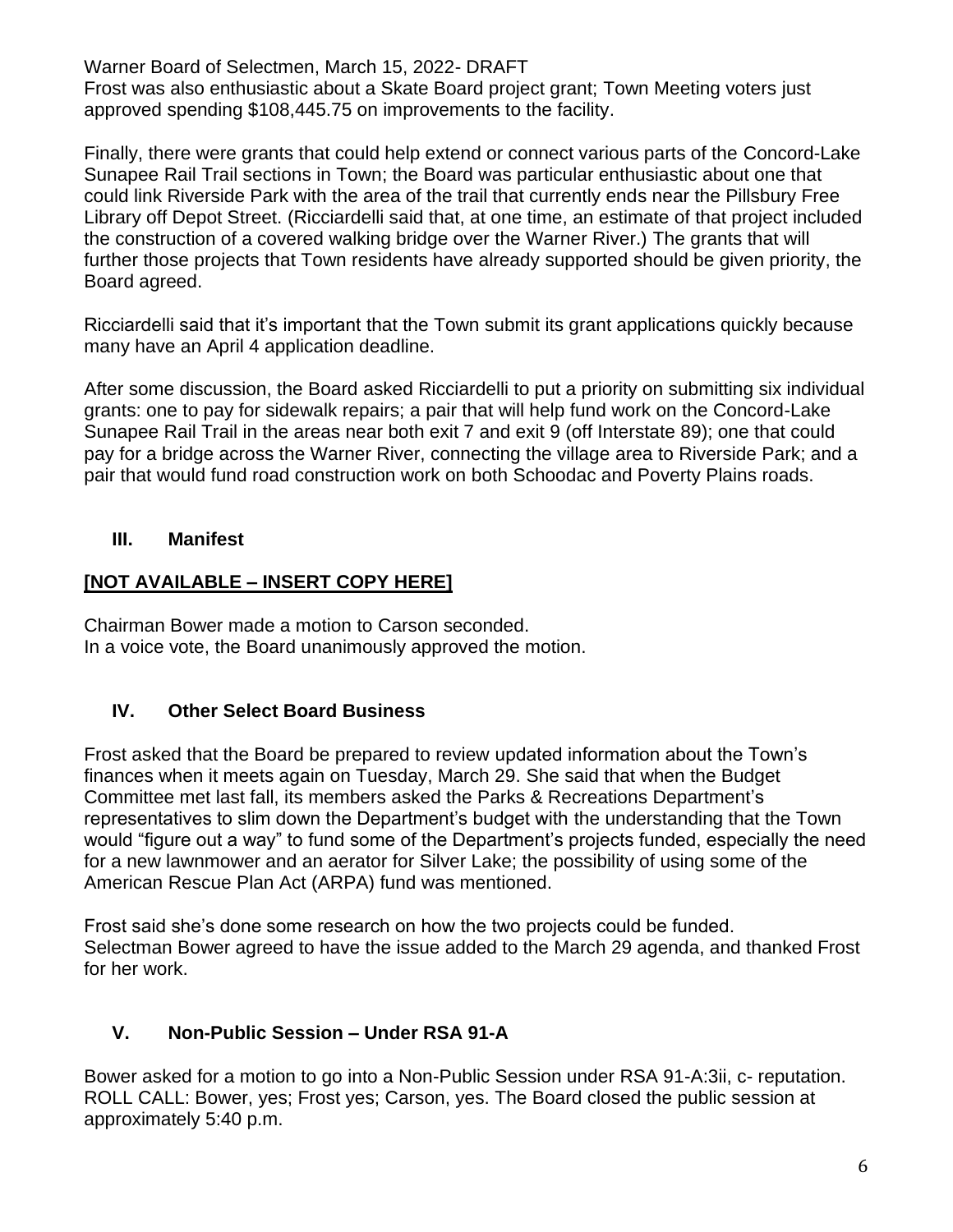Warner Board of Selectmen, March 15, 2022- DRAFT The Board ended its Non-Public session at 6:33 p.m.

# **VI. Adjourn**

With no other business to come before the Board tonight, Chairman Bower made a motion to adjourn. Without objection, the meeting was adjourned at 6:34 p.m.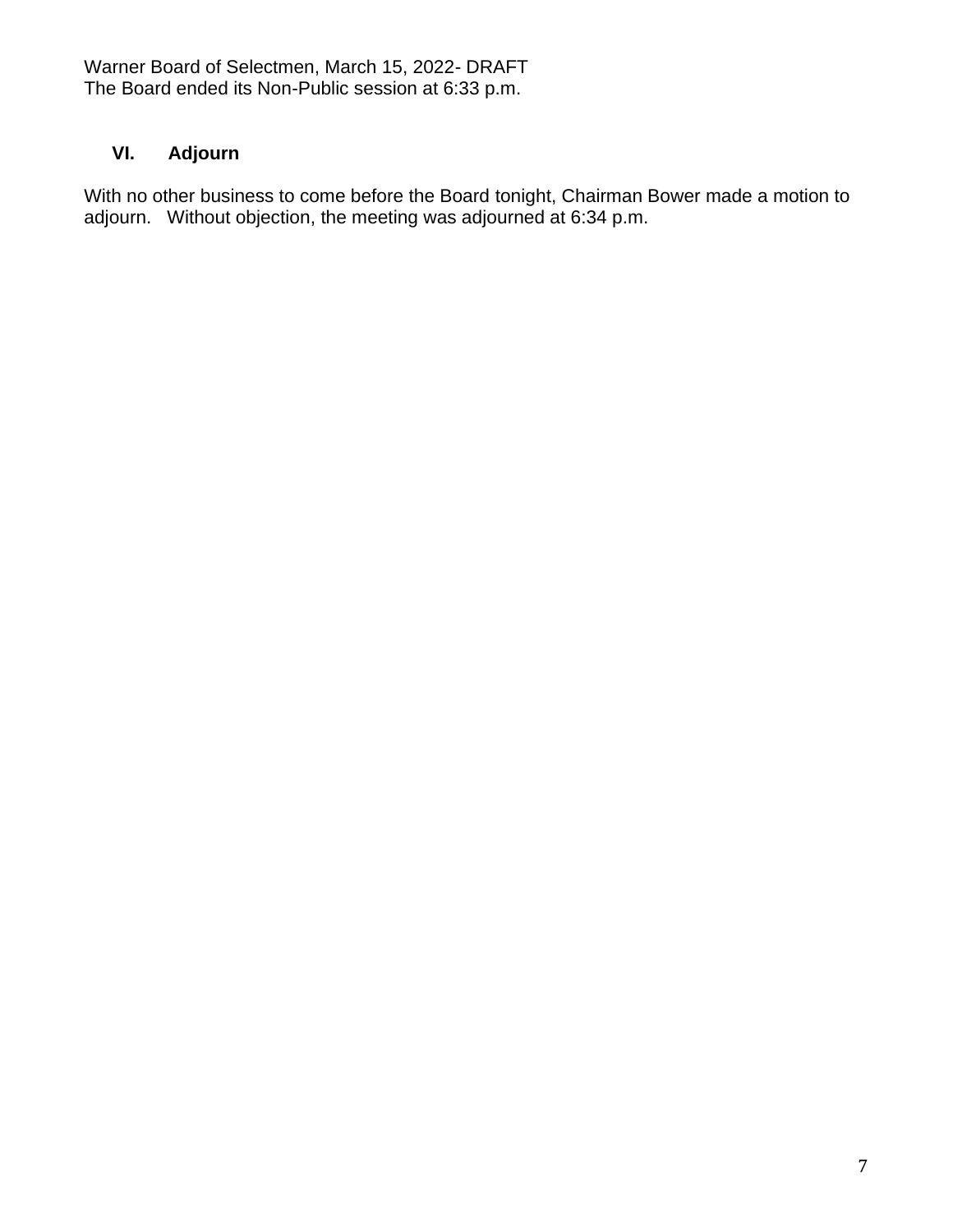#### *a. Process and Use of American Rescue Funds Act (ARPA)*

*Frost asked if the Board should reassess its list of projects that can be paid for with the ARPA funds. She said that she has significant reservations about working on sub-grants with nonprofit organizations, noting that the administrative costs can be "pretty harsh." Ricciardelli said she's concerned about certain fuel costs, noting that the Town is locked into a price for now but it's impossible to know the future, and it's unclear where the funds would come from to pay for a significant cost jump.*

*The Board discussed the idea of granting money to organizations like the Warner Connects Food Bank. Carson said the ARPA money can be utilized in this way, but Frost noted that the Town should have both clear criteria and an open process for awarding the grants.*

*Chairman Bower said that some ARPA funds can be used for projects that are within the Town government authority, and he asked Ricciardelli to make a list of those. And the Select Board could put out a call to organizations that might want to be considered for a grant. Frost said that the Town could use ARPA money to pay for solving issues like the recent drainage problem that arose. "There's a lots of things you can do," she told the other Board members.*

*Town Administrator Ricciardelli said that the funds could be used by the Town's Welfare Department, which has seen a steady rise in demand over the last two years. Carson said that there's a limit on how much the Town can attribute to "lost revenue," that allows for the use of ARPA funds.*

*Frost said that she would send the other Board members a spreadsheet that she has regarding how the ARPA funds can be used. Then the Board could discuss it when it has its next meeting in two weeks.*

*Ricciardelli asked the Board how soon they would like to begin distributing the ARPA funds. (Some of already been used for emergencies, Carson noted.)*

*Chairman Bower said that if the Board is comfortable about its process, the funds should be made available as soon as possible.*

*Carson noted that the Warner Village Water District has already asked for about half the Town's ARPA funds, and Frost pointed out that the District's request would be valid under the federal government's guidelines.*

*Frost also reviewed several valid ways that the ARPA funds could be utilized for the Town*  functions, including work on the its website; improvements to lighting fixtures; a new water well *(for the Water District); staff bonuses for 2022; and work on the Warner Community Center (WCC, which would include connecting to a new internet fiber system). The list would total approximately \$252,000, she said.*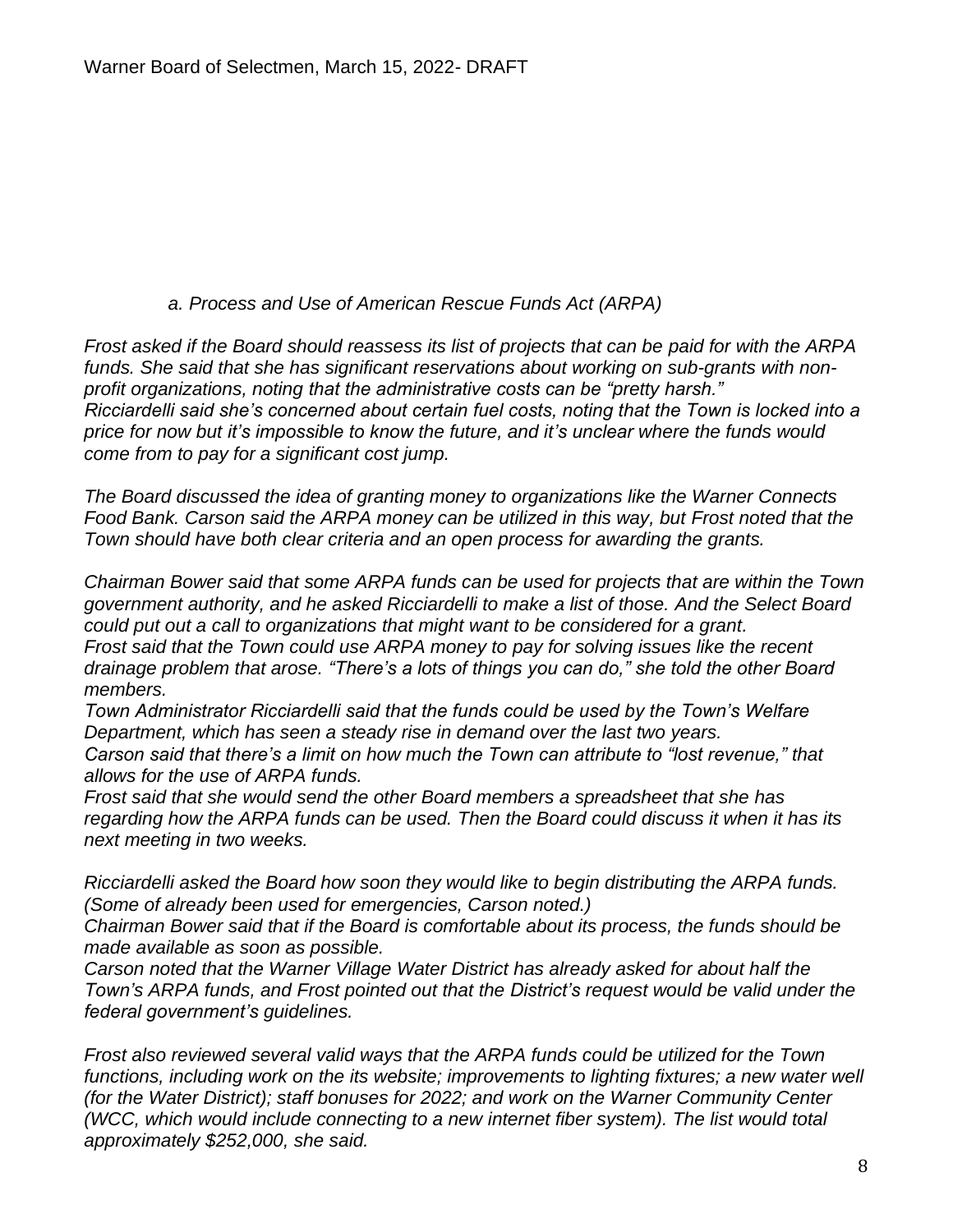*The total of Warner's ARPA funds is slightly more than \$305,000.*

*Frost said she was concerned about nonprofit organizations being disappointed by how much money the Town has to grant after the Town projects are completed.* 

*Chairman Bower said he'd want to be sure that the current WCC renters (including the Warner Connects Food Pantry) know that the Board supports their operations during any transition work in the building.*

*Frost said she's not been able to verify that Warner Connects is a 501-c3 nonprofit organization; that is necessary for it to receive ARPA funds. (Otherwise, the Town could purchase foodstuffs and then donate them to Warner Connects Food Pantry.)*

*Chairman Bower said the Kearsarge Area Food Hub (KAFH), which is based in Bradford, is a 501-c3, and it has a program that specifically serves the Warner Connects Food Pantry. There may be a way to make an ARPA contribution to the local pantry through the KAFH. Frost said that, according to the materials she's read, the Town apparently would still have to set specific criteria for its ARPA grants and allow any local nonprofit to apply for them. Carson said he's not sure, because he understood that the Select Board has significant discretionary allowance to grant the fund to local organizations. He suggested that the Board establish a mix of organizations that have a short-term need, and others that might be seen as "long-term investments."*

*Chairman Bower suggested that the Board review with the ARPA grant paperwork at a future meeting. Ricciardelli said she would send the Board members a link to some videos explaining how the funds can be used.*

*She also agreed with Frost that sub-contracting out to nonprofit organizations for the work involved in the distribution of funds could be problematic. It creates a significant amount of paperwork and, in the end, the Town will be responsible if that's a problem, not the nonprofit, Ricciardelli said.*

# *I. Roll Call/Attendance (Cont.)*

*Carson said that when the Board's election of its new chairman earlier, he forgot to raise the issue of assigning Board members to the various Town committees.*

*After a brief discussion, the Board made these decisions:*

*Frost will remain on the Parks & Recreation Board and the Budget Committee. Carson will remain on the Planning Board and the Energy Committee. (The Community Power group is a subcommittee of the Energy Committee.)*

*Chairman Bower will continue with the Agricultural Commission, the Safety Committee and the Economic Advisory Committee (EDAC).* 

*All three Board members are on the Emergency Management Committee.*

*Frost asked about the Road Committee, which was mentioned in a warrant article passed at this year's annual Town Meeting; the approved article requires that the Road Committee to review certain DPW projects before the Select Board can give its final approval. DPW Director Tim Allen said the Road Committee is an advisory group, but he was not sure* 

*who's currently sitting on it. He said that he believes that it includes the Fire Chief, a Budget Committee member, a member of the Select Board, and perhaps a couple of private citizens.*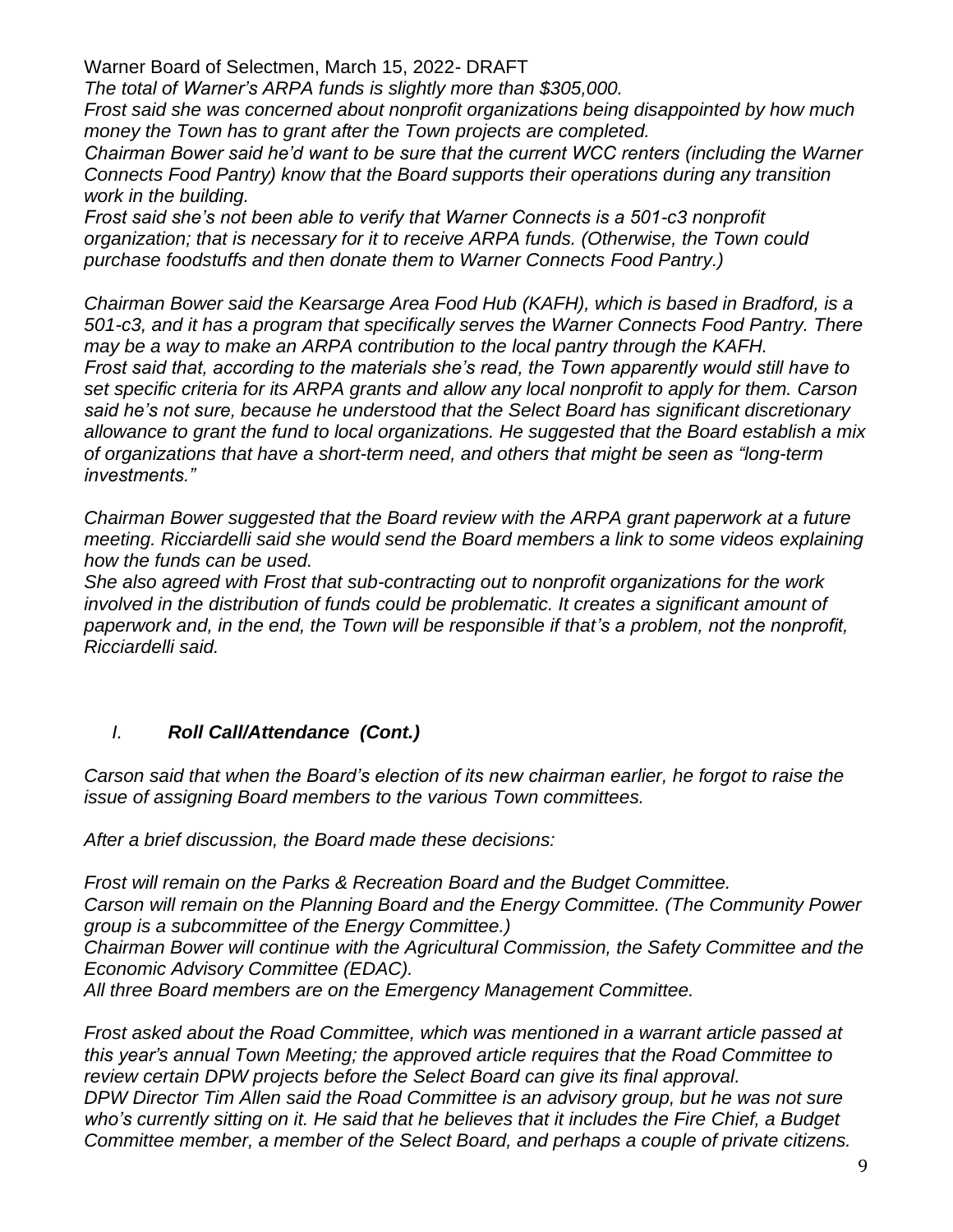*Frost volunteered to serve on the Road Committee.*

*The Zoning Board of Adjustment doesn't require a Select Board representative, so Bower may bow out of that this year.*

*Frost pointed out that there are some board/committee vacancies that are vacant and the Select Board has the responsibility of appointing.*

*Carson said that Administrative Assistant Judy Newman-Rogers typically sends out letters to those members whose terms are expiring, asking if they'd like to continue. Most will answer in the affirmative.*

*Town Administrator Ricciardelli said she would send out an email immediately to Newman-Rogers to remind her about the letters.*

### *VII. New Business*

*a. Meeting with Concord Boys and Girls Club CEO Emond*

*Chairman Bower asked Selectman Carson to talk about the meeting he and EDAC Chairman Charlie Albano had recently with Christopher Emond, CEO of the Concord Boys & Girls Club. Selectman Carson said that Club is interested in using part of the WCC for a new childcare center if the Community Action Program of Belknap-Merrimack County's (CAP) Head Start program decides to end its local program. The Club could use the same space in the WCC. Emond would like to meet with the whole Board to talk about the possibility of getting a letter from the Town outlining its willingness to allow the Club to use the space if CAP decides not to continue to operate its local Head Start operation; the letter would allow the Club to begin looking for staff members. Previously, Edmond told the Board that finding staff would be the biggest challenge to the Club's tentative plan to being operating in the WCC in the Fall. The letter would not be a guarantee to the Club, just an indication of the Board's intentions if CAP closes its Head Start operation, Carson said. He reminded the Board that CAP is reviewing its local operations but will not have a firm decision about the local Head Start program until some time this summer. However, the group has indicated that it may terminate its local operation.*

*Carson suggested that the Board meet with Emond on Tuesday, April 5, in a Work Session to talk about the Club's letter proposal.*

*Frost said that Robin Belkner, who manages the local CAP Head Start program, has said that "it's highly unlikely" that CAP will continue the operation.*

*EDAC Chairman Albano said that the Emond has indicated that the Club would likely have to do very little to make the old Head Start space in the WCC operational for its childcare facility. The only issue would be signing legal paperwork, including a rental agreement; an initial monthly figure would be \$2,000. (The rent could go up as the number of children in the program increase; the group could start out with 17 children but could eventually go as high as 45, depending on a number of factors, including available space.)*

*Frost said that, while she understands that the Town has worked alongside resident Anthony Mento in the past, but it might be necessary to make sure that others in the architectural field have an opportunity to bid on any work in the WCC. Carson said that the Town can accept*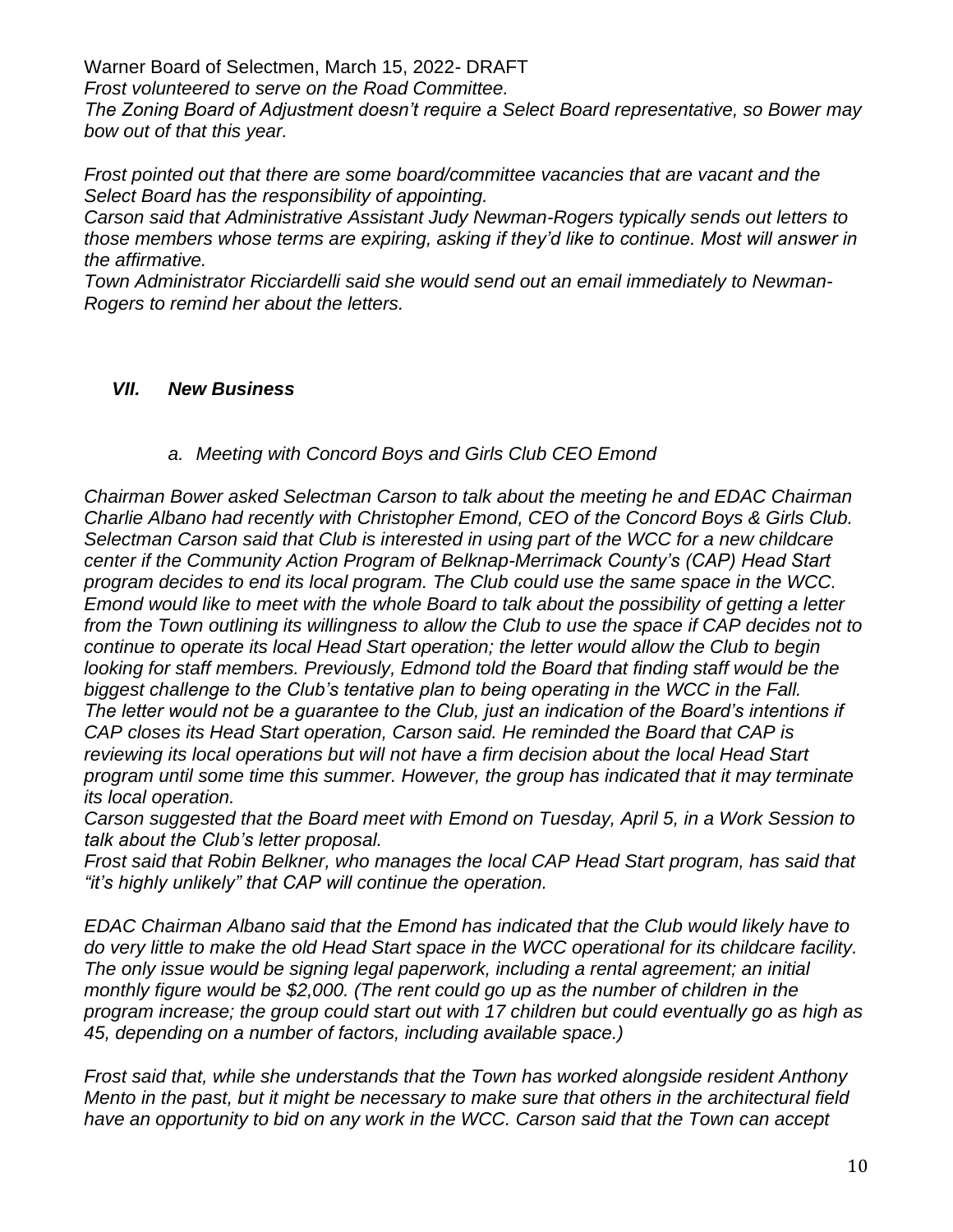*donated services, and Albano said that he understands that the work sketches Mento did regarding was done for about one-fifth the typical cost.*

*Albano said that putting together a RFP for the work could help the Town get a better idea of exactly what work should be done and what advantages may come out of the project.*

*Chairman Bower said he would be meeting with Albano tomorrow to review these ideas. In addition, the people at Warner Connects will be notified so that they understand how things are progressing. The Board wants to keep the momentum moving forward.*

> *b. Town Energy Policy Review https://warner.nh.us/tow/downloads/EnergyPolicy.pdf*

*Carson said that every year, the Select Board has to review and approve the Energy Policy, so it should be reviewed and adopted tonight if possible. Overall, the policy states that the Town should take energy issues into consideration whenever it makes a buying decision, from light bulbs to fuels.*

*(The policy is posted on the Town website.)*

*Frost said that the individual department heads should especially be aware of this policy, since they are the people who would make these decisions on a daily basis. Carson agreed, and said that department heads are aware and are obligated to follow the policy.*

*After a brief discussion, Town Administrator Ricciardelli volunteered to read the policy aloud.*

# *[INSERT POLIICY HERE]*

*Chairman Bower made a motion to reapprove the Town Energy Policy; Frost seconded. In a voice vote, the motion passed unanimously.*

*c. Sign Discussion for Businesses in Town*

*Selectman Carson said this issue refers to the two green signposts that are prominently displayed in the village area. Both have small, attached signs promoting (and pointing to) local businesses. The signposts are under the Select Board's authority but there's no written policy. "Then the questions are, are these signs useful? And, how does a business get on to one of them," Carson said. He suggested that the actual management of the signposts be pass onto the Kearsarge Area Chamber of Commerce, which could "sell" the signs as a fundraising procedure. (The Town would not make money on the signs.) The other Board members expressed support.*

*Carson suggested sending a message about the idea to resident Dan Watts, who serves as the Town's webmaster and is actively involved with the Chamber.*

*Chairman Bower said he would be speaking with Watt soon, and would discuss the idea with him at that time.*

# *VIII. Administrator's Report*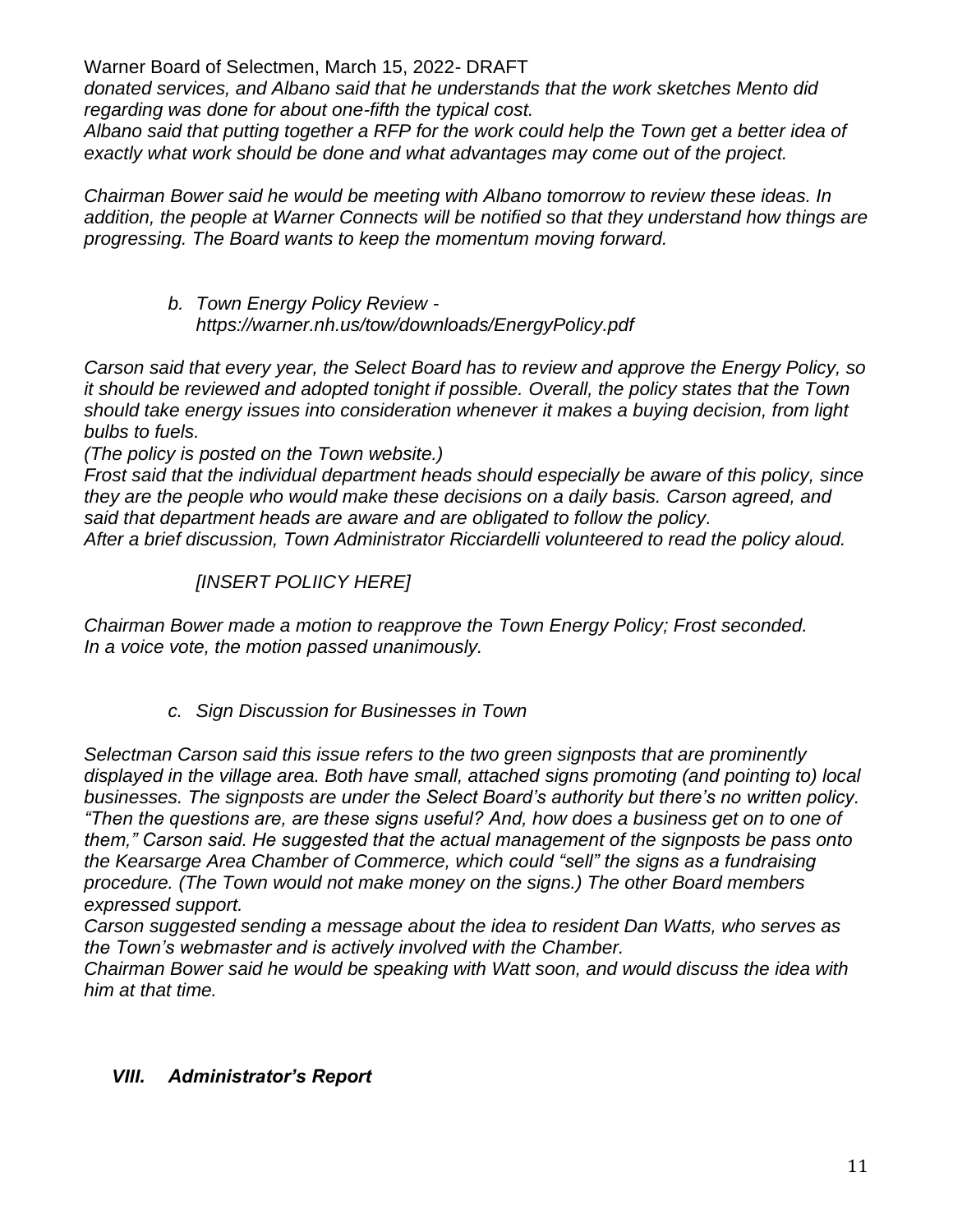- *Town Administrator Diane Ricciardelli said that she's planning to spend extra time in the coming weeks trying to make sure that the Accounts Payable are in order, as the Town begins transitioning to a new financial management system.*
- *Last year, the Board approved the installation of a plaque in front of a Main Street building commemorating the fact that Revolutionary War hero General Marquis de La Fayette (of France) had once been there. Rebecca Courser of the Warner Historical Society has the Board to attend its installation on Saturday, May 21. Frost said she would be out of Town that day; Bower and Carson asked Ricciardelli to tell Courser to move ahead with the unveiling.*
- *Tim Blagden has reported that he is prepared to move forward with the annual Fast & Furious 5K Road Race on Thursday, May 19; the event raises money that's used for the maintenance of the Concord-Lake Sunapee Rail Trail. He just wants to be sure that there is nothing he may have overlooked, Ricciardelli said. Chairman Bower and Frost said they have no objections.*
- *Ricciardelli said she's spoken with Police Chief Bill Chandler recently about a grant that will pay for either body or dashboard cameras. He's looking into quotes for both, but dealers have not been as prompt as he'd like responding.*
- *Ricciardelli said she recently met with representatives of Municipal Resources, Inc. (MRI) about the convergence of information into the Town's new bookkeeping system. She said the initial convergence should be done in about four weeks.*
- *Ricciardelli reported that she's been talking with resident Ginger Marsh at the local Sugar River Bank branch about the bank's policies regarding the new debit/credit card that the Board wants to make available to certain Town employees (e.g., department heads). (MRI also shared some of their policies, she added.) The best idea would be to set a limit of \$1,000 on each cards; if the holder needs more at a particular time, they can contact Town Hall.*
- *There was also discussion about the OTHER ?? CARD. The idea is that it would be attached to a checking account; any donations would be moved into the account, then into the Town's regular accounts.*
- *Ricciardelli said she is planning to meet tomorrow with Parks and Recreation Board President Aprll Blood about the article approved at the annual Town Meeting regarding the purchase of new equipment for the skateboard park at Riverside Park. They will also discuss a grant that may help pay for the project; Ricciardelli said that she only learned recently about this grant program, as well as the success other New Hampshire town administrators have had with projects like the skateboard park.*
- *The Town will close on the sale of its old Main Street fire station on Friday. Carson will be there to sign any relevant paperwork. The Town will be selling the property to Main Street, LLC (dba Old Window Restorers) for \$175,000. At that time, the \$1,500 monthly rental agreement will end.*
- *Ricciardelli said she's still working with the Town attorney and the Town's insurance company (Primax) regarding rental agreements for Warner Connects and its Family Closet thrift shop in the WCC. "Then I'll figure out the amount of rent," she said; she would estimate the relevant square footage from the Mento sketches. Then, she'll contact the two organizations about their finances to establish a workable rental agreement.*

*Carson strongly recommended that the Town see the financial paperwork of both organizations.*

*Frost asked if the Town has a similar rental agreement with the Gear-Up homeschooler group that uses space in the WCC. Carson said it was an agreement, but "different."*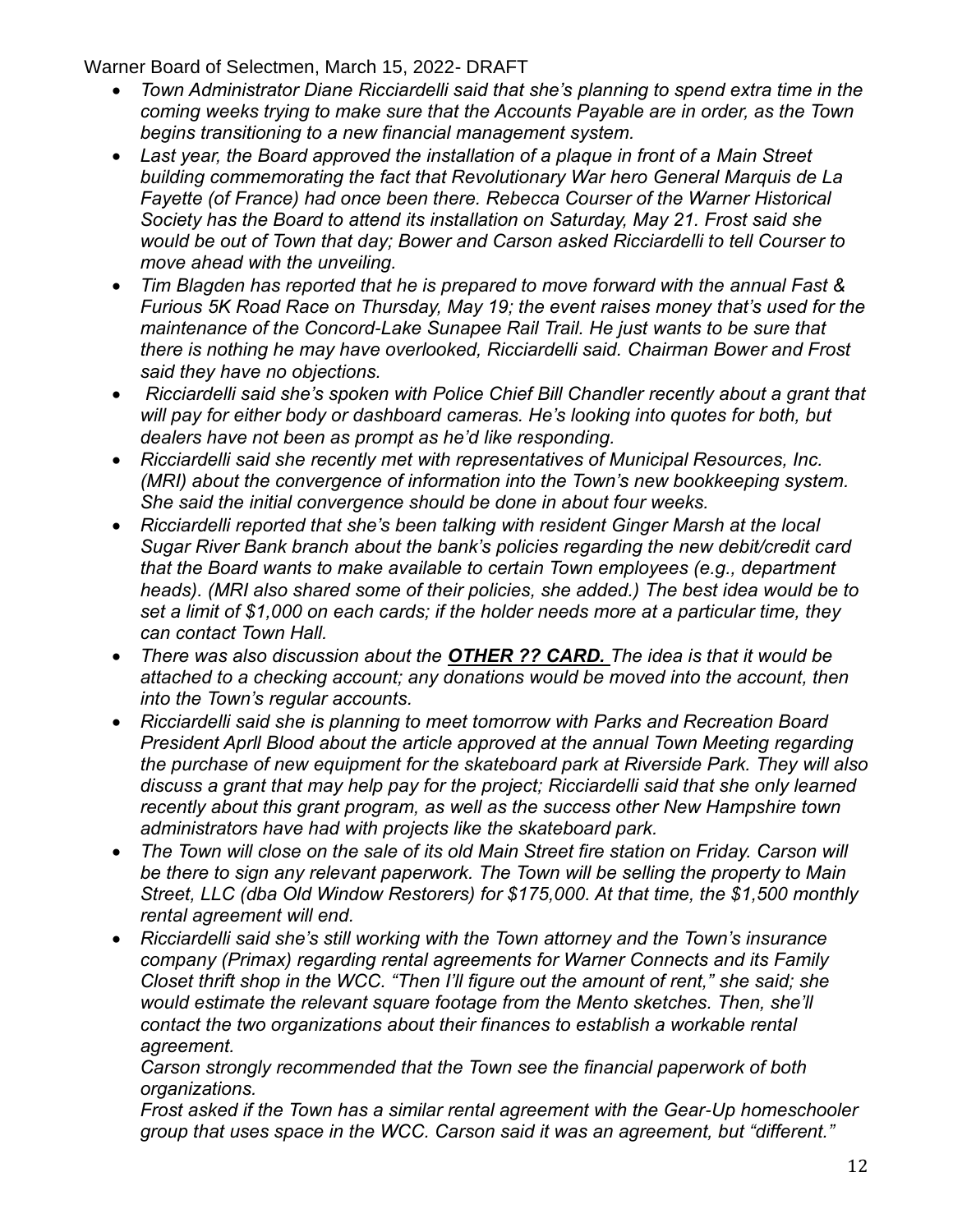The basic idea when the renters first moved in was simply to recover the cost of *operating the WCC. Ricciardelli noted that the cost of heating fuel is going up, so that should be factored into the new rental agreements.*

## *IX. Other Select Board Business*

*Frost asked about the status of the Construction Loan article that was approved at the annual Town Meeting. She noted that interest rates are rising and, with the general uncertainty in the overall global market, it would be prudent to move forward on getting the bond in place as soon as possible.*

*Ricciardelli said that the construction loan's rate is 2.7%. Carson explained that the loan bank has not yet announced its new rate, although it will likely go up, since the Federal interested rate is expected to rise; the loan bank is typically is a half-percent point higher than institutions like Sugar River Bank but the bond rate is not set until July. So, for the Town, the question becomes, should the Board go with the current construction loan rate at 3.27% at Sugar River Bank, or wait and hope for a better rate in July.*

*Carson said that longer-term bonding process doesn't begin until an application is submitted by April 19, and it then involves paperwork and the counsel of a bonding attorney. Frost suggested that the Town simply check with some other banks to be sure that Sugar River Bank's rate is still favorable, and then move forward. Ricciardelli said she would put out a note to fellow town administrators to see if they have any ideas about better bank rates. Frost also said she doesn't think the Board should wait until the Board's next scheduled meeting in two weeks to get this in process. Carson said the Board could have a special meeting to review the paperwork and get the loan in place when Ricciardelli has the information.*

*Frost asked if the Board has yet received an advance proposal for the engineering study at the Transfer Station. Ricciardelli said it has not come in.*

*Carson said she thought he had received an email regarding the proposal but he wasn't sure.*

*Carson reported that he had been contacted by resident Alice Chamberlain about serving on a Citizens Commission that can input regarding the Davisville Bridge Replacement. The request came from the NH Department of Transportation (DOT), and Chamberlain wanted to know if the Select Board would appoint her.*